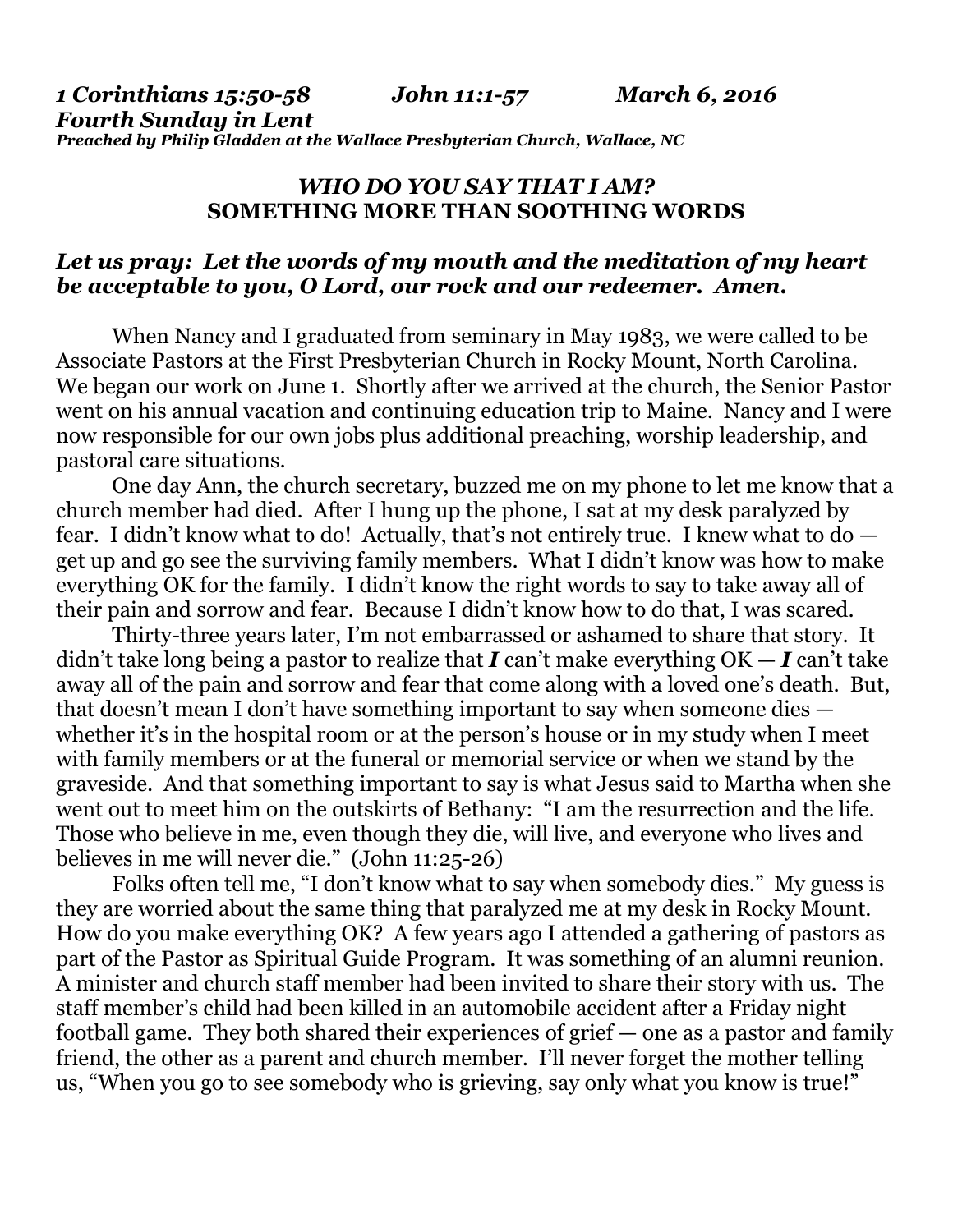That might mean saying, "I don't know what to say right now!" or "My heart is breaking for you" or "I'm here for you" or "God loves you and so do I."

 This long story from John's gospel is one of the most intimate scenes from Jesus' life. Obviously Jesus was close friends with Lazarus and his sisters, Mary and Martha. Apparently he stayed with them from time to time. When he visited Jerusalem for the last time, Jesus used their house as home base since it was only a couple of miles outside of the capital city. John makes it plain throughout the story that Jesus and this family were close and that Lazarus' death deeply affected Jesus: Jesus loved Martha and her sister and Lazarus. When Jesus saw [Mary] weeping and the Jews who came with her also weeping, he was greatly disturbed in spirit and deeply moved. Jesus began to weep. Jesus, again greatly disturbed, came to the tomb. In this story, Jesus shows us the importance of what is sometimes called "the ministry of presence." At first, the most important thing Jesus did was, he showed up and cried with Martha and Mary. Someone has said, "[Mary's and Martha's] relationship with Jesus does not mean that bad things do not happen. But Jesus is ultimately present with them."

 This Lenten sermon series is designed to tell the stories of different Bible characters who met Jesus and had to decide how to answer his crucial question, "Who do you say that I am?" Today's sermon was supposed to focus on Mary and her reaction to Jesus. Just a few minutes ago, we heard "Mary" begin her comments to us this way, "Who is this Jesus? Well, I thought I knew." What an honest statement!

 Actually, this story from John's gospel is full of characters who, in one way or another, make a decision (either by what they say or do) about who Jesus is. And their decisions/reactions sound a lot like many of the other characters we've heard about so far during Lent.

 First, there are the disciples, who don't get what Jesus is talking about — "Lord, if he has fallen asleep, he will be all right." So Jesus had to tell them plainly, "Lazarus is dead." Although they had tried to warn Jesus against going back to Bethany because it was a dangerous place for him, Thomas steps forward and says (reminiscent of Peter), "Let us also go, that we may die with him."

 Next, there is Martha, who runs out to meet Jesus. Maybe it's because she knew him so well. Maybe it's her grief speaking. Maybe it's a combination of the two. Whatever, Martha confronts Jesus and bluntly says, "Lord, if you had been here, my brother would not have died." True statement — but Lazarus *did* die! When Jesus offered her the assurance of the resurrection, Martha confessed her orthodox belief for the future — "I know he will rise again." Then Jesus gave her more than she bargained for (and perhaps ever hoped for) when he said, "I am the resurrection and the life — right now! Do you believe this?" Martha's answer sounds so much like Peter's confession of faith, "Yes, Lord, I believe that you are the Messiah/Christ, the Son of God, the one coming into the world." Just a few minutes later, however, when Jesus tells her to take away the stone from Lazarus' tomb, Martha protests with one of the most honest and downto-earth statements in the Bible. The King James Version says, "Lord, by this time he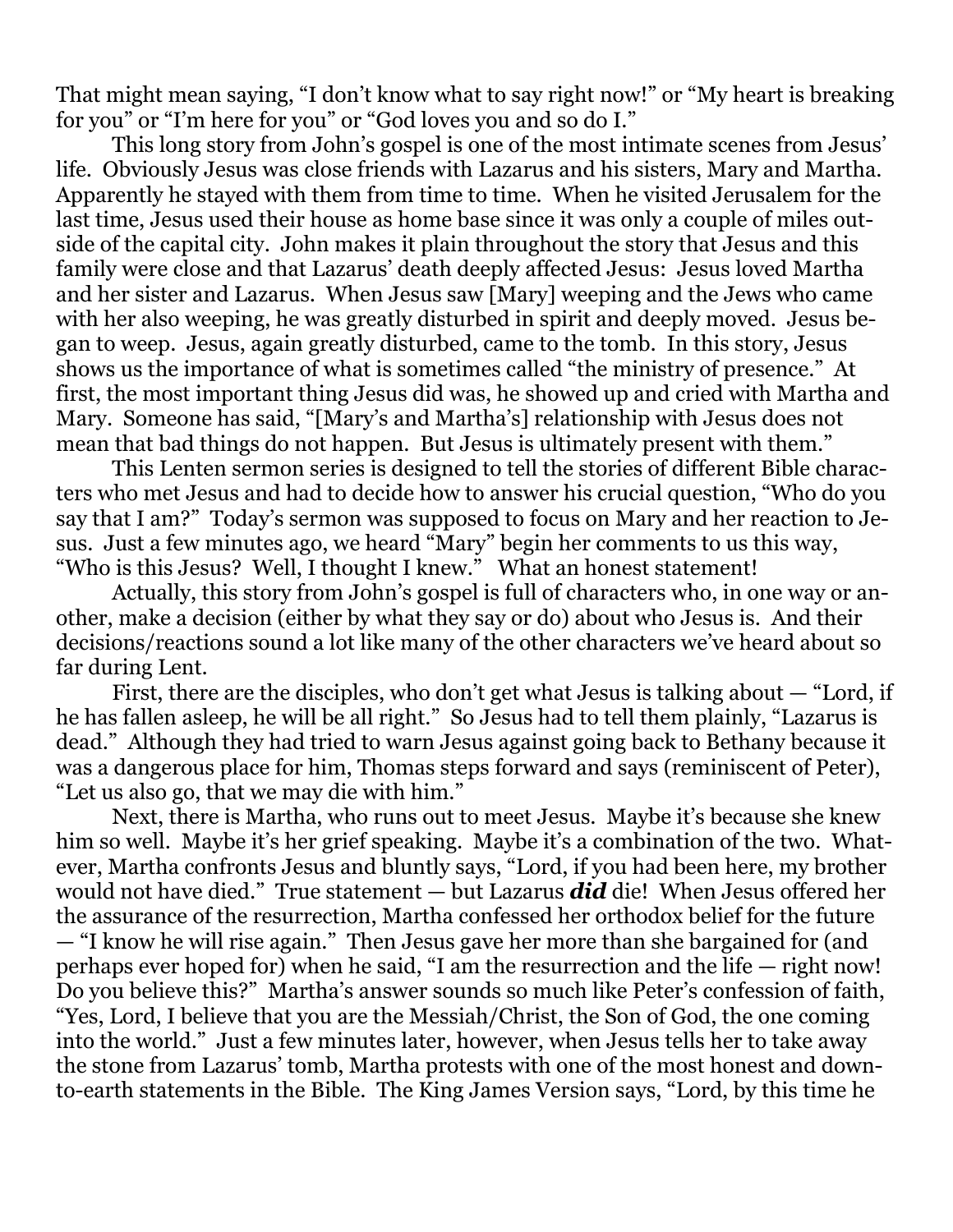stinketh: for he hath been dead four days." Jesus says to Martha, "Did I not tell you that if you believed, you would see the glory of God?"

 Then we come to Mary — today's featured character — who knelt at Jesus' feet. Was she worshipping him? Was she pleading with him? Was it both? But, through her tears, she said the same thing as her sister, "Lord, if you had been here, my brother would not have died." In her honest statement you can hear a plea for help: "Lord, do something now!"

The cast of characters continues, with a variety of reactions:

 There are the Jewish friends and neighbors who show up to help the sisters mourn and cry with them. Some of theme are impressed by how much Jesus loved Lazarus. But some of them seem to be skeptical or even critical, "Couldn't he have kept this man from dying? Why didn't he do something sooner?" After Lazarus walked out of the tomb, many of them believed in Jesus, but some of them went and told the Pharisees what they had seen.

 And what do the Pharisees and other religious leaders do? They call a council meeting and wring their hands and wonder what to do about Jesus! They're afraid of the people, but they're even more afraid of the Romans. Obviously they don't believe in Jesus, so they plot to arrest him.

 One of the leaders stands out, Caiaphas, that year's high priest. He berates his fellow religious leaders for their wishy-washiness and lays out the most expedient, selfserving strategy for dealing with Jesus. Ironically, although he certainly doesn't mean it this way, Caiaphas speaks the truth about what Jesus' death means: "You do not understand that it is better for you to have one man die for the people than to have the whole nation destroyed." (John 11:50) His cynical plan sounds a lot like the mocking of the leaders at the foot of the cross: "Save yourself, and come down from the cross! He saved others; he cannot save himself." (Mark  $15:30-31$ ) That's the point  $-$  if Jesus saves himself, he cannot save others, including you and me. But he did save others, including you and me, and so he could not save himself.

 That leaves just one character to hear from — Lazarus himself. But we don't hear a word from him. Wouldn't it be wonderful if the gospel included some kind of conversation between Lazarus and Jesus? "Thank you, Lord, for bringing me back to life! I believe you are the Christ! I will follow you wherever you go!" But Lazarus is silent at least when it comes to saying anything. But he does do something that is significant — he obeys Jesus and comes out of the tomb! I wonder if this isn't a message to us from John about what it means to be one of Jesus' followers — that Jesus' call to life and to follow him comes to us even in the midst of pain and sorrow and the stink of death.

 The story about Mary and Martha and Jesus and the resurrection and the life is bookended by stories about the threat of death. Before Jesus went to Bethany, the people tried to stone him and the leaders tried to arrest him. After he raised Lazarus from the dead, the leaders gave orders "that anyone who knew where Jesus was should let them know, so that they might arrest him." When you read a littler further in the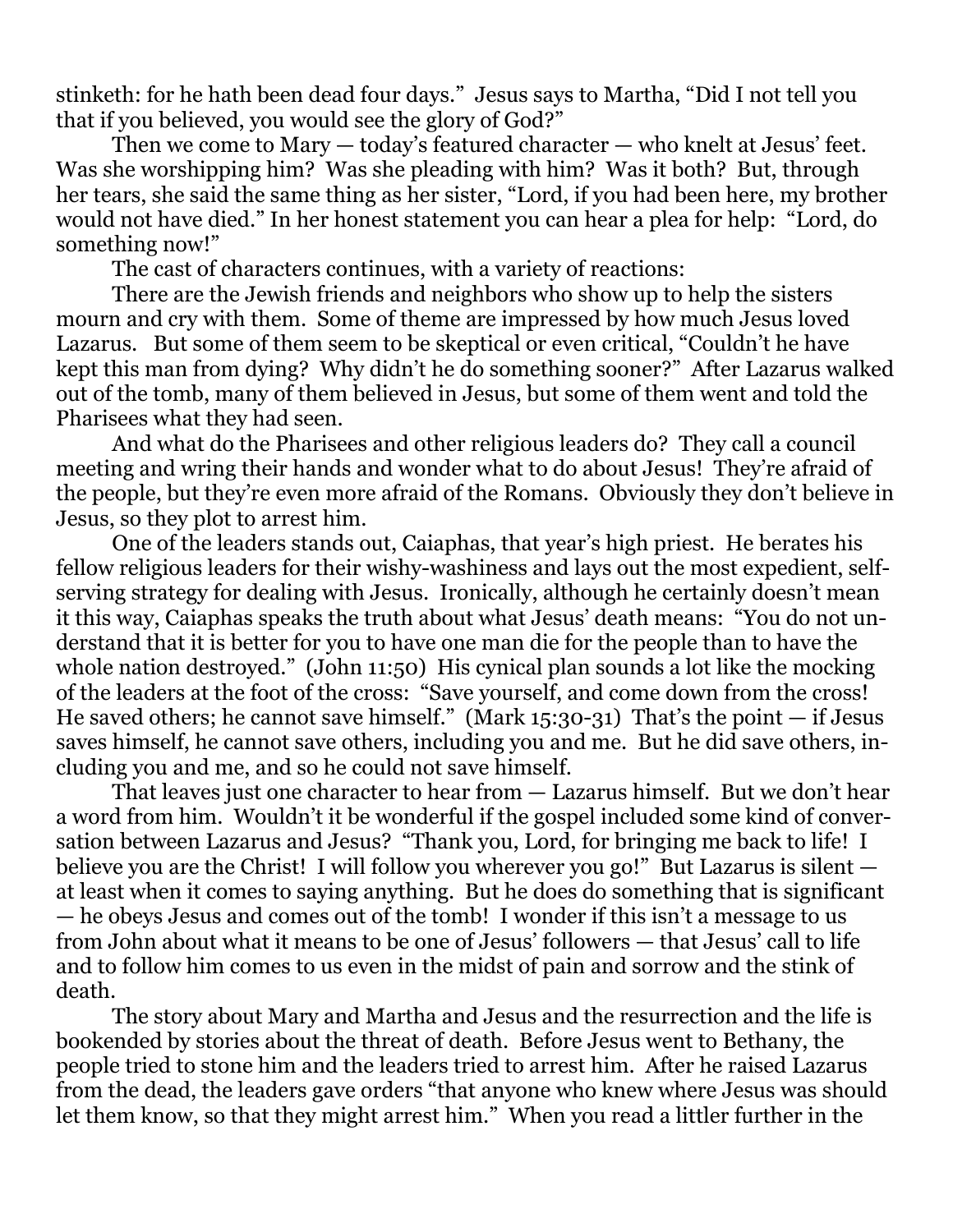story about Jesus' last week, you find out that "when the great crowd of the Jews learned that he was there, they came not only because of Jesus but also to see Lazarus, whom he had raised from the dead. So the chief priests planned to put Lazarus to death as well, since it was on account of him that many of the Jews were deserting and were believing in Jesus." (John 12:9-11)

 One writer has said, "Having Jesus at our tombs also means that we must follow him to his." Lazarus walked out of the tomb to live again, only to have a death warrant written up against him because he was alive again. Jesus would be put to death because he gave life, not just to Lazarus, but to everyone who believes.

 The irony is almost overwhelming, but the promise of this story is even more overwhelming. The gospel reading this morning was quite a bit longer than usual, but it didn't seem right to lop off the beginning and the ending of John's story to hear just the part about Lazarus walking out of the tomb. That is the focal point, of course, the greatest of Jesus' miracles or signs — calling a dead man out of the tomb! But the shadow of death — for both Lazarus and Jesus — hangs over this whole story and all of the characters, especially Mary and Martha.

 It is often said that funerals are for the living, not the dead. When we gather in this sanctuary for a funeral or memorial service, I almost always include in my call to worship what Jesus said to Martha in her time of grief, "I am the resurrection and the life. Those who believe in me, even though they die, will live, and everyone who lives and believes in me will never die." Those words don't take away all of the grief and sorrow and fear and pain. But they are something more than just soothing words. They are Jesus' promise to Mary and Martha and everyone who faces death — they are Jesus' promise to you and to me in the midst of death.

 During this Lenten season we hear Jesus ask again and again, "Who do you say that I am?"

Today Jesus himself answers that question: "I am the resurrection and the life."

 Then he asks us another important question: "Do you believe this?" How we answer Jesus makes all the difference for our lives — not just for the future, as Martha thought, but for our lives today, right here, right now.

 Here is a prayer from the *Book of Common Worship* that I sometimes use at funerals. It sums up very well this story about Mary and Martha and Lazarus and Jesus and death and life and death and life eternal. Let us pray: *God, give to us now your grace, that as we shrink before the mystery of death, we may see the light of eternity. Speak to us once more your solemn message of life and death. Help us to live as those who are prepared to die. And when our days here are accomplished, enable us to die as those who go forth to live, so that living or dying, our life may be in you, and that nothing in life or in death will be able to separate us from your grace in Christ Jesus our Lord. Amen.*